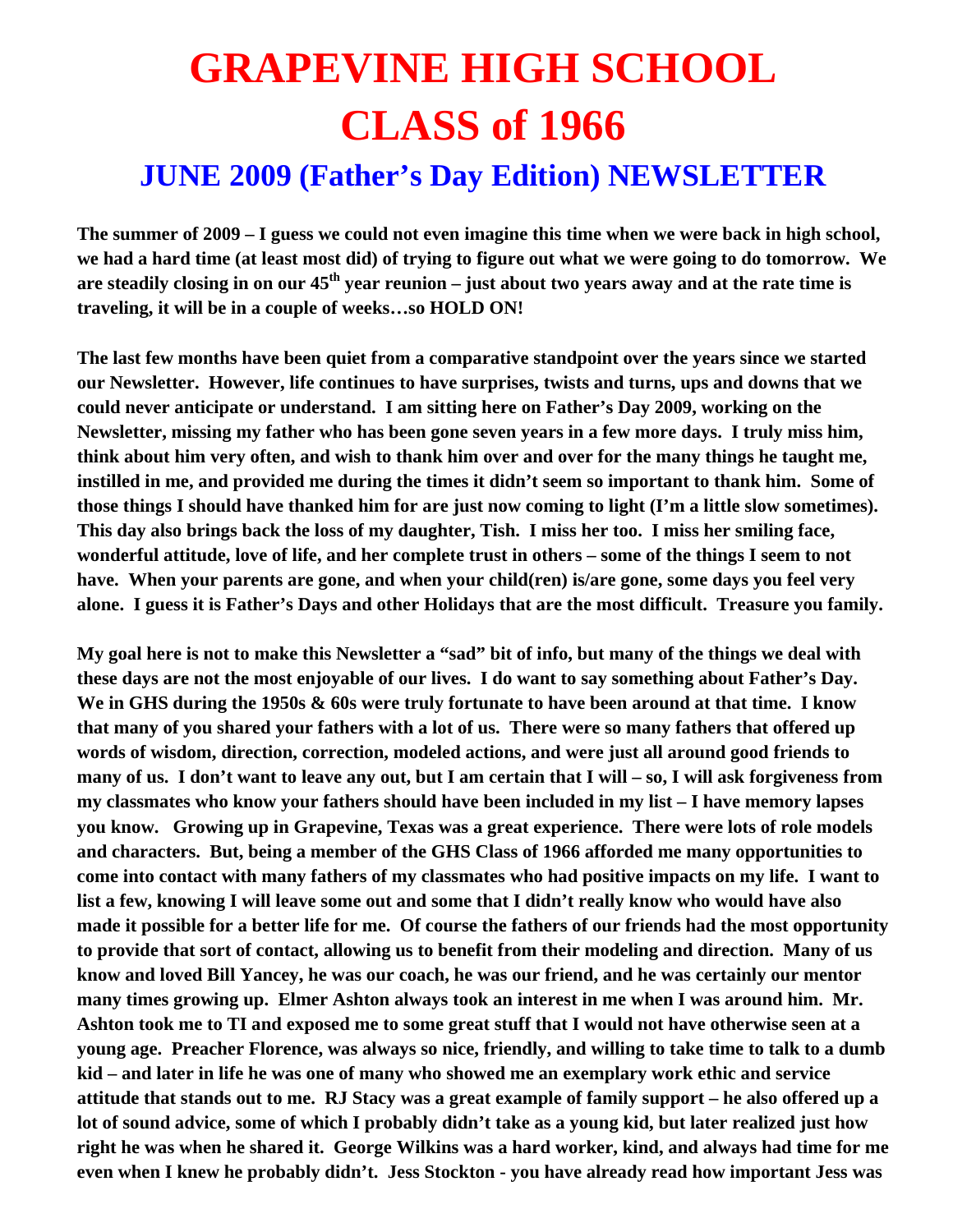**in my life – he was a big influence. Ed Havran was always good to us, he took us the Dairy to watch them put milk into those little containers/cartons we had at school. Mr. Havran had time to talk and visit with me and he still does and it is always good to see him these days. John Cody – he was such a nice man and was always willing to talk and visit and offer suggestions even much later in my life. James Buckner, Jim Buckner's dad (Jim was not in our class, but we were good friends and in band together) was always so very nice to me. He let me shoot sparrows at Buckner Feed Mill and was always willing to stop and talk and we were always seeing one another after high school in Grapevine and that willingness to stop and visit with me never stopped. Paul Barnes - Kathy's, David's, and Jerry's dad, was always willing to talk, explain about his ham radio operations and just life. Joe Box was so willing to visit and talk about golf, the need to save money and about loans with a teenager and young man trying to grow up. There are certainly others, like Bob Lawrence's dad, Bob Stevenson's dad, Linda Bowden Cox's dad, Lavoy Grider's dad, Hank Baggers' dad, Richard Creecy's dad, Ellen VanDeventer Hamlett's dad, Sandra Bible's dad, Barbara's, Linda's and Butch Ethridge's dad, Drucie French's dad, Diane & Bill Cherry's dad; Jean Giddien Soderberg's dad, Ken Hughes' dad, Kent Kennedy's dad, Penny Parker Mayfield's dad, Larry Robinson's dad, and others…. I know I have left some out, but what a flood of fond memories these gentleman bring to light when I think back on so many fathers who committed themselves to us and brought us up in a way I wish others modeled today. So, as you read this newsletter, stop as I have and think about the men – the fathers who influenced so many of us in our youth and young adulthood. Then get on your knees and thank God for providing those experiences for us.** 

**In May, we received word that Wayne Johnson, Sr. (ex-mayor Tip Johnson's son) passed away. We also discovered in May that Lee (Eddie) Davis had five (5) stints placed in his arteries and is doing fine. Lee does face some hip replacement surgery in August. Please keep him in your prayers for his recovery. When I sent out the email on Lee's hip replacement, Gary Cumbie sent back an email saying that as a kid he and Eddie were always looking to find a hip joint. Some things just never change.** 

**In late March, we received word that Earl Stephens Mom passed away. Earl was in the class of 1967, but I had known and been friends with Earl long before departing high school and was in his home numerous times with he and his brothers and sisters. It was good to have an opportunity to see them and visit, but it is a shame we don't often do that until such events occur.** 

**Also in late March, Darrell Faglie gave me a call that Hank Baggers' mother had cancer surgery. So many of us know Ms. Biggers, please keep Ms. Biggers and Hank in your prayers.** 

**Another class of 1967 classmate was lost in April. Charlie Mumford passed away on April 14th. Charlie had been fighting complications of diabetes for a number of years and was in the Weatherford hospital when he passed. I still see Mickey and Anna several times a year.** 

**In late April, while exchanging emails with Drucie French (Class of 1967) I learned that her father Tom French, Jr. had died on April 24th. Mr. French was another father who I was blessed to know as a child and who was always willing to stop and talk to me. Drucie indicated that sometime this summer she and her Mom would be in town to have an open house to visit with people.**